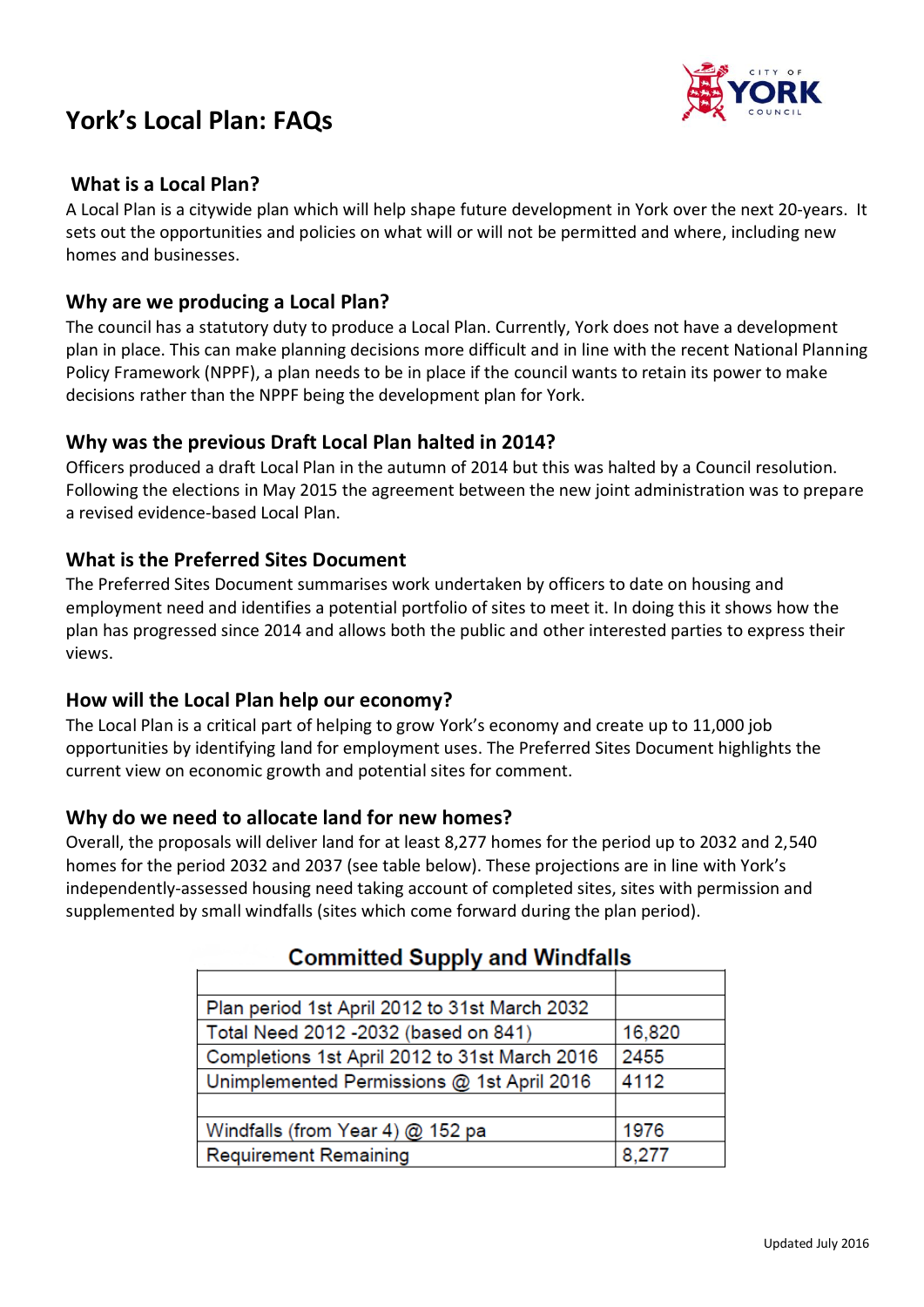# **York's Local Plan: FAQs**



## **How much land is being earmarked for housing and employment?**

The Preferred Sites Document identifies approximately 480 hectares of land for housing and approximately 57 hectares of land for employment. The previous publication draft plan included approximately 960 hectares of land for housing and 61 hectares of land for employment.

## **How will the plan protect our natural and built environment which is so important to York?**

The role of the plan is to balance the need for housing and employment growth with protecting York's unique natural and built environment. This is a key part of the site identification process and underpins the work undertaken to support the Preferred Sites Document.

The Local Plan once fully developed will set permanent Green Belt Boundaries that will endure for at least 20 years. The Preferred Sites Document consultation comprises potential sites that would allow this to happen.

## **How much land originally earmarked for development has been removed from the Green Belt?**

The majority of the land removed sits within the draft Green Belt with proposed green field housing sites cut by over 50 per cent from 862 hectares to 366.

The vast majority of draft green belt sites proposed in 2014 have been removed entirely, substantially altered and/or reduced in size.

In addition to this, the previous publication draft included 335 hectares of safeguarded land identified for longer term need. All safeguarded land has now been removed from the plan. A small element has been reallocated for employment uses at Grimston Bar and Northminster.

#### **Are we proposing to develop on more Brownfield sites?**

Yes, proposed housing on Brownfield land has increased from 85 hectares (in 2014) to 101 hectares, with York Central alone earmarked for 1,500 new homes.

#### **We previously submitted a site or made comments, will this be considered?**

When the Preferred Sites Document in published for consultation following Executive approval, all sites submitted as part of the call for sites in autumn 2012 will have been assessed as part of preparing the Local Plan along with the comments made at previous stages.

The Preferred Sites Document draws on the previous stages of consultation and technical work undertaken to support the plan. Its purpose is to allow the public and other interested parties to comment on additional work relating to housing and employment land need and supply.

#### **Can I see a map of the proposals?**

Yes, to view a map please visit [www.york.gov.uk/localplan](http://www.york.gov.uk/localplan) or to see a paper copy, visit West Offices.